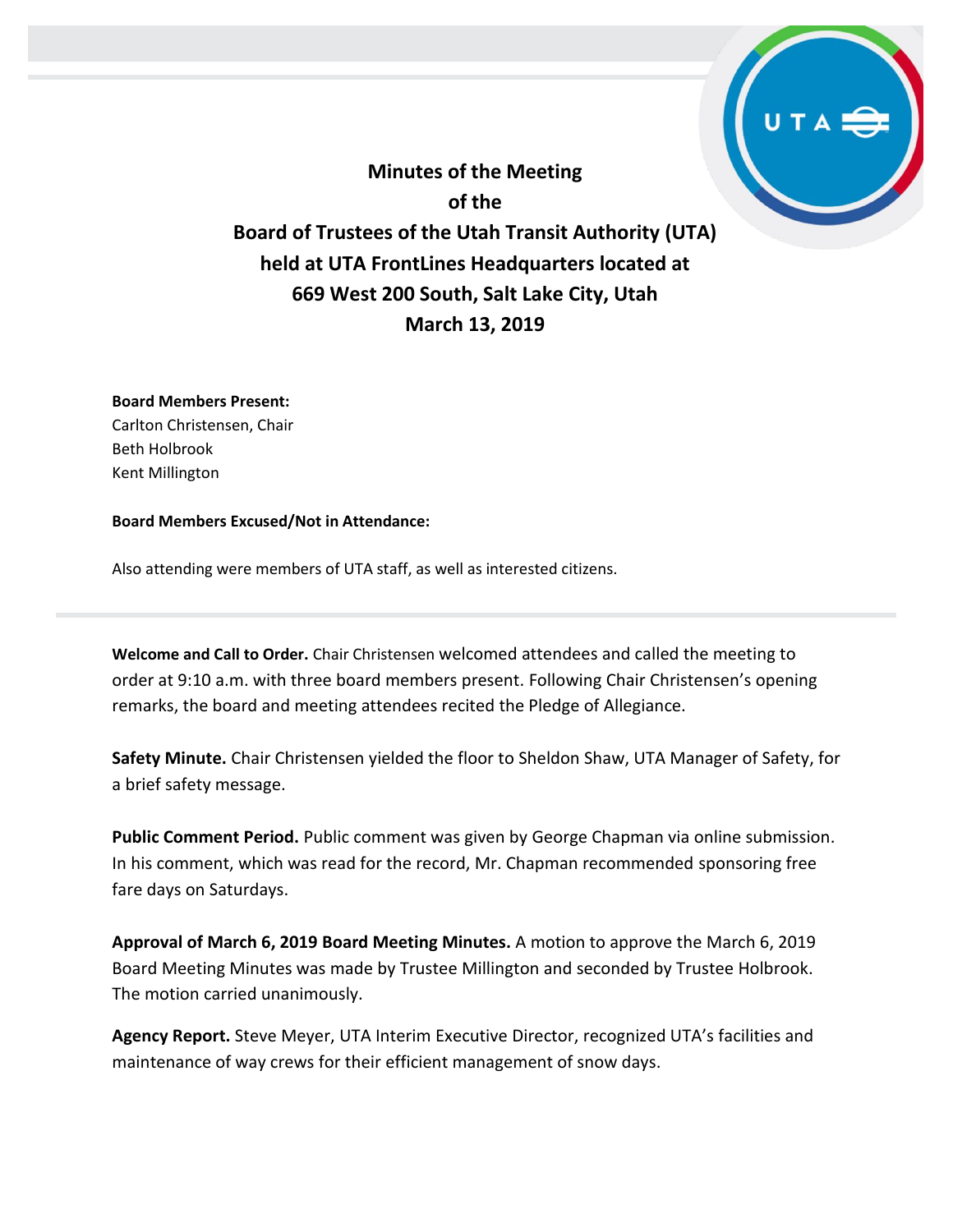**Financial Report – January 2019.** Bob Biles, UTA Chief Financial Officer, delivered the January 2019 financial report. Discussion ensued. Questions on diesel fuel price forecasts, wage and benefits accruals, expense balances over the year, impacts to January budgets from capital rollovers, the manner in which time and materials are charged to capital projects, the level at which time is charged to projects, the composition of "Other Revenue" on the financial statements, and sources of property lease revenue were posed by the board and answered by Mr. Biles.

**Pre-Procurement – Microtransit Pilot RFP.** Mr. Meyer spoke about potential funding sources for the microtransit pilot and introduced Jaron Robertson, UTA Program Manager for innovative Mobility Solutions. Mr. Robertson then delivered a presentation on a proposed 12 month microtransit pilot program to be implemented in the fall of 2019 in the southwest end of the Salt Lake Valley. Discussion ensued. Questions on how the pilot might benefit the community, pricing for the service, how contingency funds for the project will be managed, projected launch dates, how realistic the proposed implementation timeframe is, when the request for pricing (RFP) will be issued, how long the RFP review will take, and who is responsible for marketing the service (e.g., UTA or the vendor) were posed by the board and answered by Mr. Robertson. Trustee Millington requested monthly updates to the board on the pilot. Chair Christensen recommended taking the appropriate amount of time needed to ensure the pilot has the best chance for success.

## **Discussion Items.**

**Government Relations and Legislative Priorities Update.** Matt Sibul, UTA Government Relations Director, provided a summary of potential legislation affecting UTA. A question on the timing of the appropriations bill was posed by the board and answered by Mr. Sibul.

**Future of FrontRunner (Part 2 of 3).** Mr. Meyer recapped the presentation on the Wasatch Central Corridor initiative from the March 6, 2019 board meeting and then provided an overview of the study assessing options for the future of FrontRunner. Kerry Doane, UTA Manager of Long Range Strategic Planning, and Bruce Cardon, UTA Commuter Rail General Manager, delivered a presentation on the Future of FrontRunner Study's scope of work, scenarios, service characteristics by scenario, scenario schematics, capital cost estimates, travel model results, reliability projections, and travel time projections. They also presented an informal scenario including higher train speeds and full double track. Discussion ensued. Questions on the scope of the Wasatch Central Corridor Study, 2030 low investment double track scenario, impact of consist size on train acceleration, location of difficult and/or infeasible double track sections, involvement of the Utah Department of Transportation in conversations on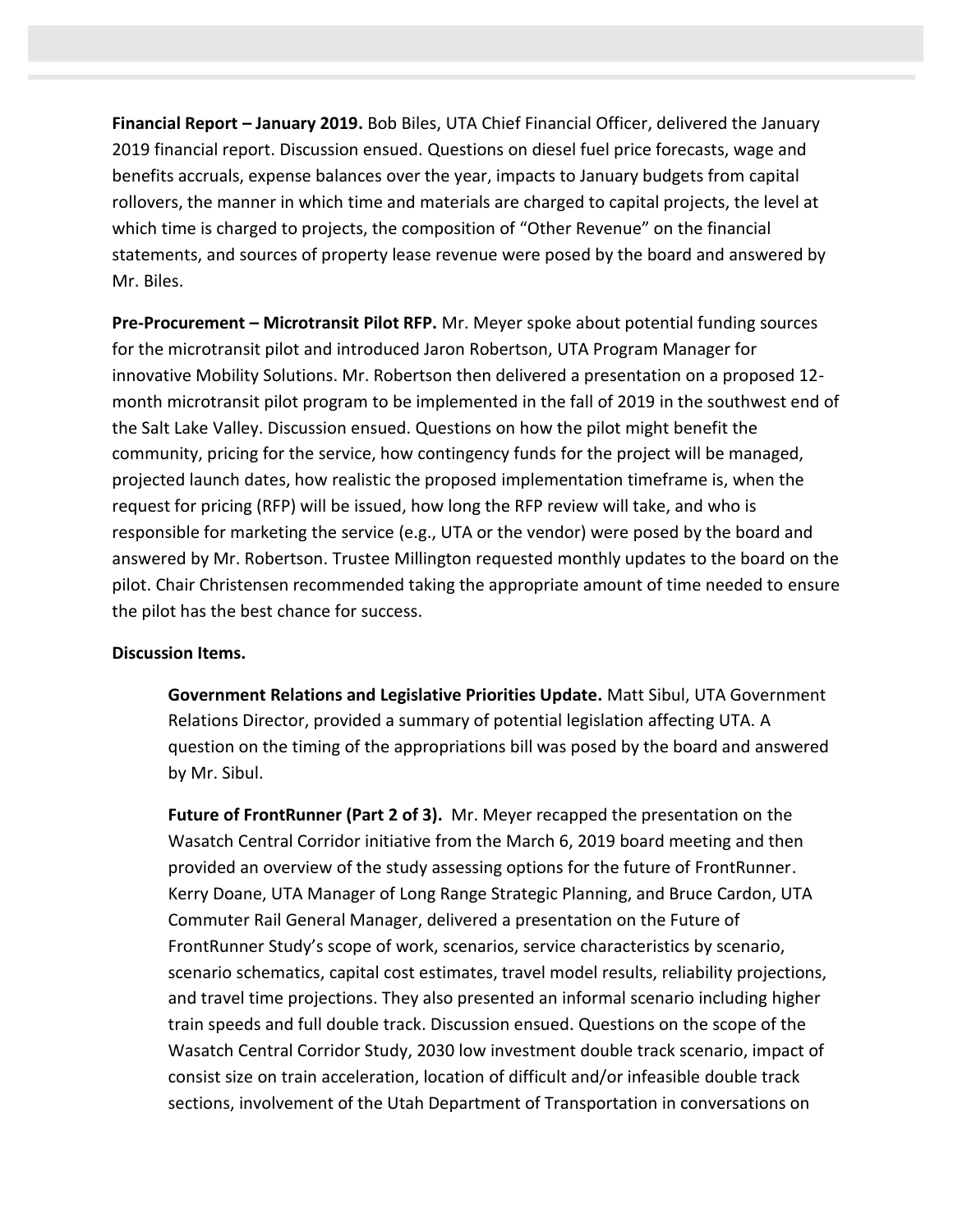double tracking, right of way acquisition needs on track flyovers, location of Salt Lake siding, operating costs associated with electrification, operations transition from diesel to electric, components included in the travel model, assumptions for running shuttles in Pleasant View, and system reliability were posed by the board and answered by staff. Chair Christensen suggested a study to assess funding gaps in implementation. Mr. Meyer mentioned that this study addresses the transit aspect of future travel demand, but is not included in UTA's future funding scenarios.

Chair Christensen called a brief recess at 10:57 a.m.

The meeting resumed at 11:04 a.m.

**August Change Day Update.** Andrea Packer, UTA Communications Director, and Eric Callison, UTA Manager of Service Planning, gave a presentation on proposed service changes to be implemented in August. The presentation reviewed bus route changes necessary to effect some of the service purchased by Salt Lake City to support the city's transit master plan, as well as proposed changes to east-west connections, west side connections, east side connections, service to the Avenues and the State Capitol, service to the Tooele Valley, service to the airport and International Center, service to Ogden and Weber counties, service to north Utah County, and the microtransit pilot. Questions on peak hours for Tooele Valley residents, public hearings, the possibility of attending and discussing proposed changes at the stakeholder meetings, and accounting for additional miles and associated costs were posed by the board and answered by staff.

The public outreach plan for change day was reviewed. It was noted that opportunities for public feedback on the changes include six public open houses as well as the option to provide online comment. Communicating the changes to the public will be accomplished using multiple platforms, including posting the information on the home page of UTA's website, distributing collaterals directly to the public, and providing information to employees.

Speaking on future system adjustments, Chair Christensen suggested reviewing the feasibility of a potential circulator in Midvale when the city opens its next major development.

## **Other Business.**

**Next Meeting.** The next meeting of the board will be on Wednesday, March 20, 2019 at 9:00 a.m.